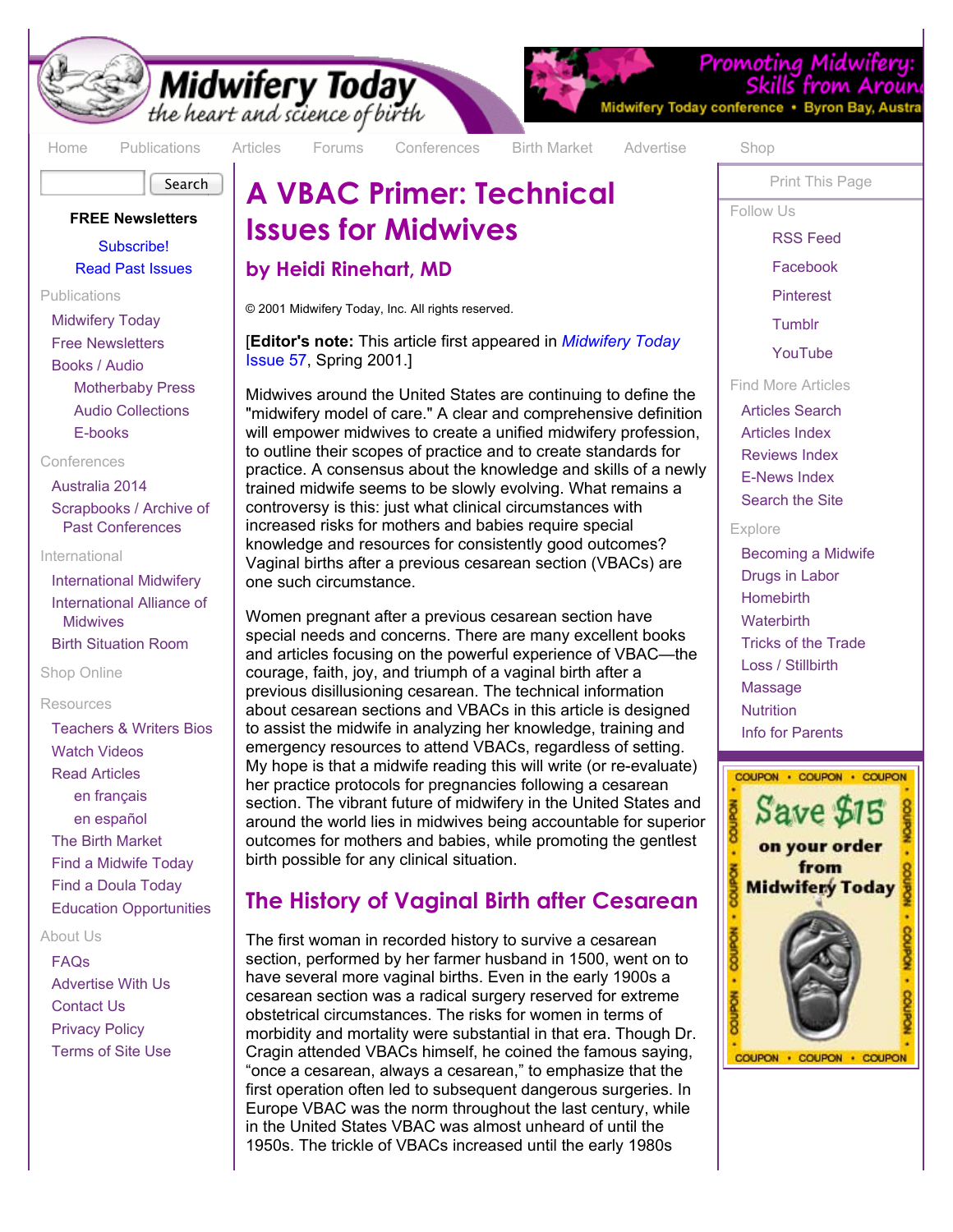

**Midwifery Today** Conference + 4-9 Nov. 2014



Check out our special coupon page and start saving today.



[Subscribe to our quarterly](http://midwiferytoday.com/redirect.asp?id=2349) print magazine

[Beginning Midwives'](http://midwiferytoday.com/redirect.asp?id=632) Package

when several large studies confirmed the relative safety of VBAC. About the same time, Nancy Wainer Cohen and Lynn Baptisti Richards published their influential books (see references at the end of this article) about the ill effects that cesareans can have on women's psyches and the joyful triumph that accompanies VBACs. The trickle of VBACs became a steady stream, to the point that obstetricians began attending meaningful numbers of VBACs in the late 1980s and 1990s.

The early 1990s saw VBACs being recommended to more and more women, managed care organizations encouraging doctors to do VBACs, the contraindications for VBAC shrinking, the uterine closure technique changing from a double-layer to a single-layer closure, and obstetricians managing VBACs like any other birth (induction, aggressive use of Pitocin, epidurals, etc.). Meanwhile, doctors and hospitals began seeing some catastrophic complications of previous cesareans, the most frequent being uterine rupture in labor and the most dramatic being placenta percreta. As a result, obstetricians lost some of their enthusiasm for VBACs when serious complications left vivid and terrifying memories. The American College of Obstetricians and Gynecologists (ACOG) retreated on some of its earlier endorsement of VBACs by changing the Clinical Management Guidelines for Obstetrician-Gynecologists in July 1999. These guidelines reflect a more cautious approach to VBAC and a less enthusiastic endorsement than previously. Some midwives have been attending VBACs for years, many with excellent outcomes. But there have been a few tragedies in the homebirth community that, together with the changing mood among obstetricians, have many midwives taking a second look at VBAC.

The likelihood that a woman will have a successful VBAC depends to some extent on her obstetrical history and the reason for her previous c-section. The published success rates for hospital VBACs generally range from 60-80 percent. A woman who had a vaginal birth followed by a c-section is much more likely to have a VBAC than a woman who has never had a vaginal birth. Women having a VBAV (a non-standard term that we use in our practice for a woman having a "vaginal birth after a VBAC") are also very likely, but not guaranteed, to have another successful VBAC. Women with non-recurring reasons for the first c-section, such as fetal distress or breech, have higher VBAC success rates than women given a diagnosis of cephalopelvic disproportion (CPD) or failure to progress (FTP). The initial CPD diagnosis is fraught with difficulty, since successful VBAC babies are sometimes 1 to 1.5 pounds bigger than the "CPD" older sibling.

# **Contraindications to VBAC**

There are a number of contraindications to VBACs that the vast majority of obstetricians and most midwives agree on. Most of these involve significantly higher risks to mother and baby due to increased rates of uterine rupture. There are, of course, anecdotes of successful VBACs in these situations, but the statistics reveal accelerated risks.

These situations include: classical (vertical) scar on the uterus, T- or J-incision on the uterus, previous surgery through the full thickness of the uterine muscle (example, myomectomy), truly



in the Bírth Directory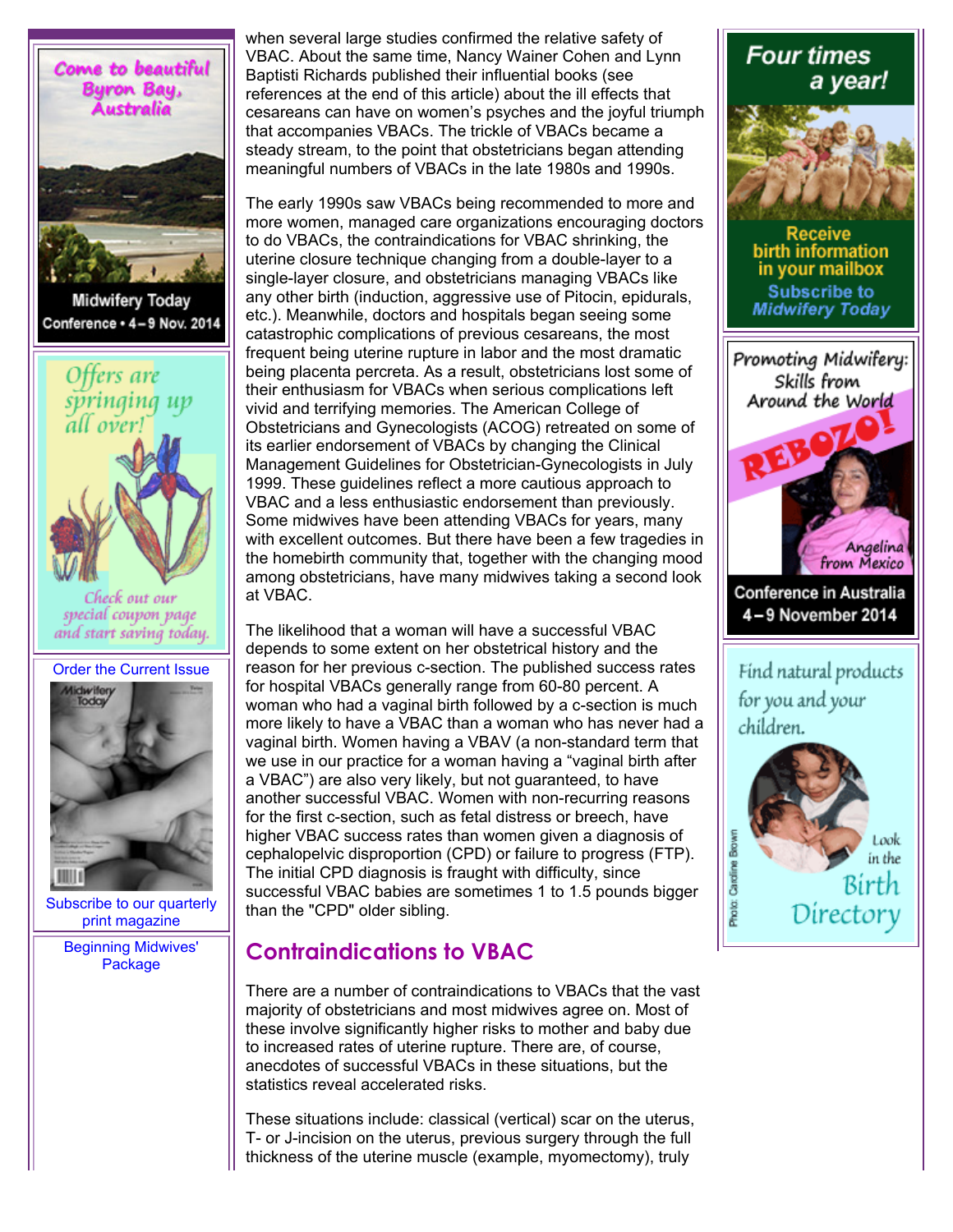

#### [Student Midwives' Package](http://midwiferytoday.com/redirect.asp?id=633)



[More Package Deals](http://midwiferytoday.com/redirect.asp?id=634)

Want to reach midwives? Advertise in *Midwifery Today* magazine. [Click here](http://midwiferytoday.com/redirect.asp?id=372) for more information.

Meet the authors. [Attend Midwifery Today](http://midwiferytoday.com/redirect.asp?id=367) conferences.

Promote your birthrelated product or service. Advertise with Midwifery Today. [Click here](http://midwiferytoday.com/redirect.asp?id=371) to check out all the options.

Through networking and education, Midwifery Today's mission is to return midwifery care to its rightful position in the family, to make midwifery care the norm throughout the world, and to redefine midwifery as a vital partnership with women.

contracted or deformed pelvis, inability to perform an emergency cesarean delivery if needed, obstetrical complications that preclude vaginal delivery (example, placenta previa), and a woman's refusal to have a Trial of Labor/VBAC.

# **Types of Uterine Incisions**

The type of uterine incision made at the previous cesarean section is important in evaluating suitability for a VBAC. The scar visible on the skin does not necessarily predict what type of uterine incision might be found underneath. Where in the uterus the incision was made affects its strength and integrity after healing. The upper part of the uterus is composed of a different type of tissue than the lower uterine segment and cervix. The fundus, together with the upper three-quarters of the uterus, is composed of a thick, muscular tissue that does not heal with a very durable scar, while the lower uterine segment is composed of a fibroelastic tissue that heals quite well and is more flexible and elastic when stretched after healing. Virtually any scar is weaker than the surrounding native tissue (like the old episiotomy scar that springs open during the most gentle birth). Usually the forces of labor will dilate a ripe cervix but labor will open the path of least resistance, which in a few cases will be the previous uterine incision. In addition, any incision that extends into the muscular portion of the uterus is much more vulnerable to disruption in a subsequent pregnancy and labor because of the poorer integrity of scars in the muscle. A low transverse, or low cervical, incision is the preferred uterine incision in any VBAC. Below are the types of uterine incisions and their published rates of uterine rupture.

# **Single- vs. Double-Layer Uterine Closure**

In the early 1990s the double-layer uterine closure technique gave way to the single-layer closure technique. The single-layer technique was adopted because it shortened operative time and the very limited data on a few hundred women suggested that uterine rupture was no more common than with the double-layer technique. There is not enough data comparing these two techniques to know if one is superior in terms of uterine rupture, placenta previa or abnormal placentas (accreta and percreta) in subsequent pregnancies.

"Imbrication" is the word frequently used to describe the second layer of the uterine closure. The operative note of a double-layer closure might read something like this.

The uterine incision was closed with a locking suture of #1 Chromic. It was subsequently imbricated with a running suture of #1 Chromic.

In our practice we have resumed a double-layer closure for cesareans, because we think that a thicker uterine scar makes it less vulnerable to placenta percreta and uterine rupture, but we have no data on which to base that decision. We continue to offer VBACs to women who had a single-layer closure.

Most VBAC practitioners have their clients fill out a release of information form, requesting the operative note and the discharge summary from the hospital where the cesarean was performed. Hospitals generally keep obstetrical records longer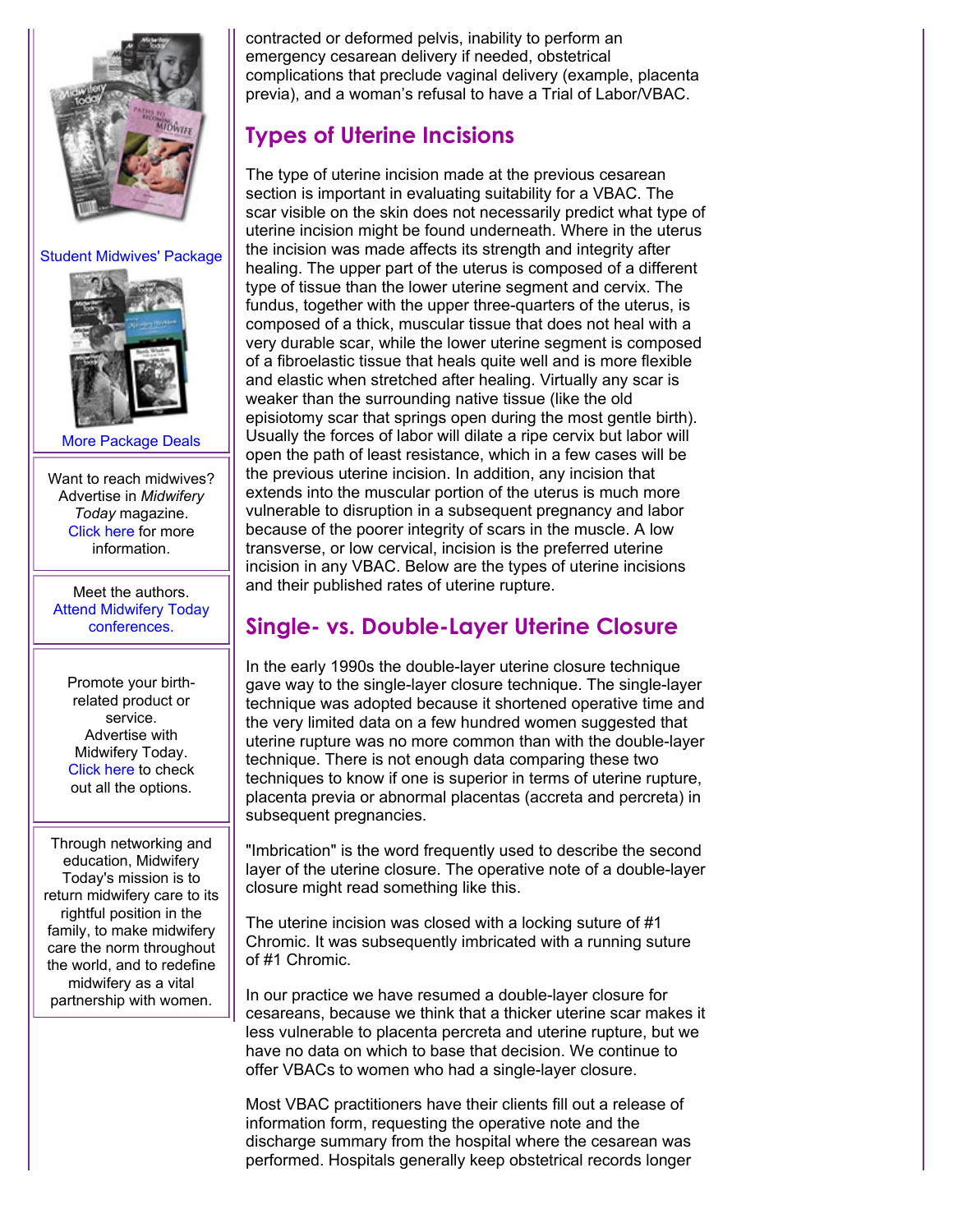than others, but they can be hard to locate in long-term storage. Medical records departments are not known for their prompt response, so it is prudent to seek these records early and persistently. The operative note, detailing the incision and its closure, together with the hospital discharge summary usually provide the level of detail needed to evaluate a VBAC candidate. In the event that the operative note cannot be located, it is a judgment call whether to proceed with a VBAC. The vast majority of uterine incisions in the United States are low transverse, except when the c-section is performed for a transverse lie or a premature breech. The University of Southern California, which cares for many undocumented immigrants, has permitted VBACs with an unknown scar, but they have 24-hour obstetrician and anesthesia coverage on Labor and Delivery to perform surgery within minutes.

# **Risks of Pregnancy after a Previous Cesarean Section**

A common misconception is that a healthy, well-nourished woman with a previous cesarean section is at no increased risk in her subsequent pregnancy and delivery. This attitude has been fostered by the incredibly inspiring stories in *Very Beautiful and Courageous*, the book edited by Lynn Baptisti Richards. This must be tempered by the knowledge that women with previous cesareans, as a group, suffer increased complications in subsequent pregnancies regardless of mode of delivery. Complications of previous cesareans are not a reflection of the woman's state of health as the new pregnancy begins; rather, these problems are late complications of a surgery performed years before.

There are three main obstetrical problems that occur more commonly in scarred uteruses. The first is placenta previa, occurring in approximately 1 percent, which is twice as common as in the unscarred uterus. Repeat cesarean section minimizes mortality for mother and babe, but mother still faces significant higher risks of hemorrhage, transfusion, hysterectomy and death.

The second obstetric pathology is placenta accreta and placenta percreta. These are abnormally implanted placentas, which invade the uterine wall. A placenta accreta is missing the basalis layer of the decidual lining of the uterus and is stuck to the underlying myometrium (muscle layer of the uterus). The more rare placenta percreta has imbedded so deeply into the uterus that the placenta is actually attached to an adjacent organ, usually the bladder at the site of the scar, and develops a tremendous blood supply to feed the placenta. Some placenta percretas are not diagnosed until after a vaginal delivery. Of the three maternal deaths related to cesarean sections that I have seen in my career, two of them were from percretas (the other was due to a surgical error that led to disseminated intravascular coagulation, or DIC). Neonates frequently have a good outcome in these cases, but maternal mortality is 7 percent with placenta percreta even when it is diagnosed prior to the delivery. A placenta percreta is a much greater threat to a woman's life than a uterine rupture. The women who have been spared often received maximal transfusion therapy and aggressive surgical care in major medical centers. Targeted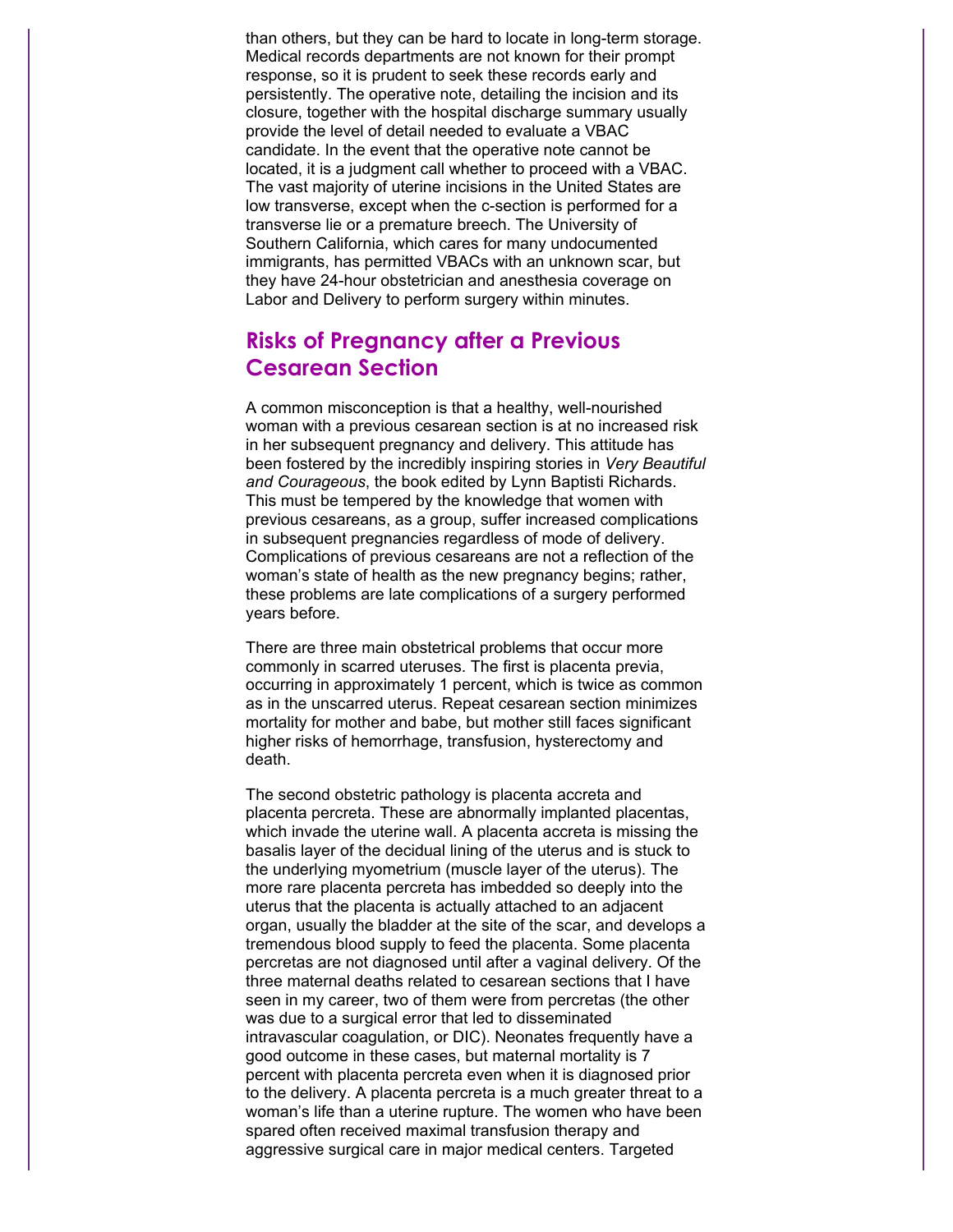ultrasounds specifically looking for accreta/percreta in the lower uterine segment are sometimes alerting obstetricians to this condition in advance of delivery, so that preparations can be made.

The third antepartum complication is uterine rupture before the onset of labor, occurring in 0.2 percent of previous-cesarean women. Because uterine rupture does occur before labor in some women with a scarred uterus, signs and symptoms of uterine rupture before labor deserve evaluation. A few studies suggest that, in women with previous cesarean section, the uterine rupture rate before the onset of labor is just about onehalf that of the uterine rupture rate seen with a trial of labor.

### **Risks of VBAC**

Most practitioners are aware that uterine rupture can occur in labor, but it occasionally becomes evident immediately postpartum. The risk of uterine rupture after one previous cesarean section varies in different studies from 0.2 percent to as high as 1.5 percent. Several of the studies show a clustering around 0.4-0.8 percent. (This risk is comparable to the risk of serious abruption, damaging fetal distress, and cord prolapse.) Uterine rupture has been observed to be 40-50 times more likely in women with a scarred uterus than an unscarred uterus. A separation of the uterine scar can result in death or neurologic injury for the baby (estimated at 30 percent), hysterectomy, blood transfusion, injury to other organs such as the bladder, or death for the mother (estimated at 1-2 percent). Significant neonatal morbidity and mortality often occurs when the time between an abnormal fetal heart rate pattern (signaling rupture) and delivery is more than 18 minutes, according to one large study.

Recent studies suggest that women with two previous cesareans have a three- to five-fold greater risk (between 1.7 and 3.7 percent of all labors) of uterine rupture than women with one previous cesarean. The recommendation of the authors of these studies was that women who are attempting a VBAC after two previous cesareans should labor in a hospital with immediate c-section and hysterectomy capabilities. In our own practice we no longer offer VBAC to women with two previous cesarean sections, neither in our freestanding birth center nor in our rural hospital, due to this significantly greater risk. We will refer women desiring VBAC after two cesareans to medical centers that have the resources to respond to uterine rupture within minutes.

When a trial of labor is unsuccessful, the subsequent c-sections have higher morbidity and mortality for the women and their babies than do scheduled, no-labor, repeat c-sections. These complications include chorioamnionitis, transfusion, bladder injuries and hysterectomy, among others. To put it bluntly, women with successful VBACs have the lowest morbidity, scheduled repeat c-sections have the next lowest, while unsuccessful VBACs have the highest morbidity.

## **Factors that Increase the Risk of Uterine Rupture**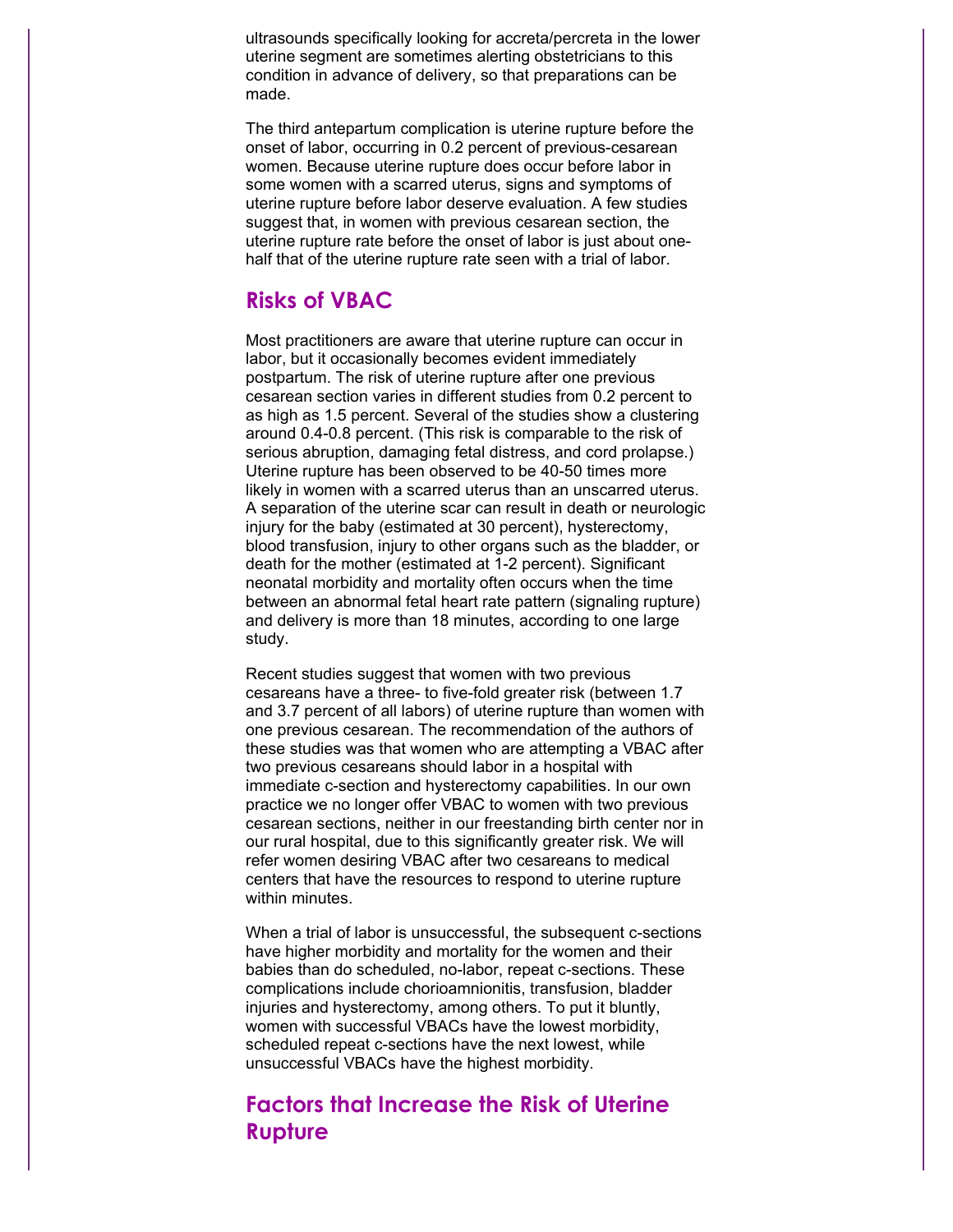In several large studies of VBACs, the following factors were seen more frequently with uterine rupture: prostaglandin cervical ripening, Cytotec/misoprostol ripening, induction of labor, use of Pitocin, failure to progress, forceps/vacuum, and epidurals. While home VBAC does create time and distance barriers to responding to a crisis, home VBAC does not introduce iatrogenic risk. Home VBAC with rapid access to surgical intervention may be safer than interventionist hospital obstetrics with VBAC, but there are no data that midwives may cite to support that assertion. The ACOG Clinical Management Guidelines and most obstetricians do not acknowledge most of the iatrogenic risks listed above, even though several retrospective studies have shown statistical significance. A recently published study actually looked at rupture rates in VBACs after one previous c-section. They found that the rupture rate was 0.4 percent in spontaneously laboring women, while the rate was 1.0 percent in oxytocin-augmented labors and 2.3 percent in induced labors. There is a growing body of retrospective studies that suggest that meddlesome obstetrics increases the risk for VBACs, which in turn suggests that the midwifery model of care is safer for women seeking VBAC. However, there may not be many medical professionals or public health officials who would agree that an out-of-hospital, midwife-attended VBAC could be safer than obstetricianattended hospital VBACs.

There are other factors that may affect the rate of uterine rupture because they impair optimal healing of the uterine incision. Factors that may increase the risk of rupture, but are unproven, include: chorioamnionitis at the time of c-section, post-operative endometritis, diabetes mellitus, steroid use during the healing process, and a short interval between pregnancies that does not allow for complete healing. Reviewing the operative note and discharge summary will usually reveal these, and they can be used as minor influencing variables in assessing a VBAC candidate.

### **Signs and Symptoms of Uterine Rupture**

For some reason many birth attendants believe, mistakenly, that a searing suprapubic pain is the most common symptom of uterine rupture in labor. Studies that examined the circumstances of uterine ruptures found that most were revealed by abnormal fetal heart rate patterns\*. The earliest and most common sign of uterine rupture was abnormal fetal heart rate patterns. The most common patterns seen are isolated, prolonged decelerations or repetitive, deep variable decelerations in active labor. Fetal heart rate changes in a VBAC labor should be interpreted with more caution and result in a lower threshold to transport quickly to the hospital.

There are other signs and symptoms of uterine rupture including: Intrapartum vaginal bleeding\*, postpartum hemorrhage\*, changes in maternal mental status\* (confusion, stupor, etc.), maternal instability in pulse and blood pressure\*, maternal shock, loss of fetal station, a perception of fluid in the mother's abdomen beyond the margins of her uterus\*, and, of course, an unusual pain in the region of her uterine incision\*. Note: The ones marked with a star (\*) are ones that I (or a colleague) have personally seen.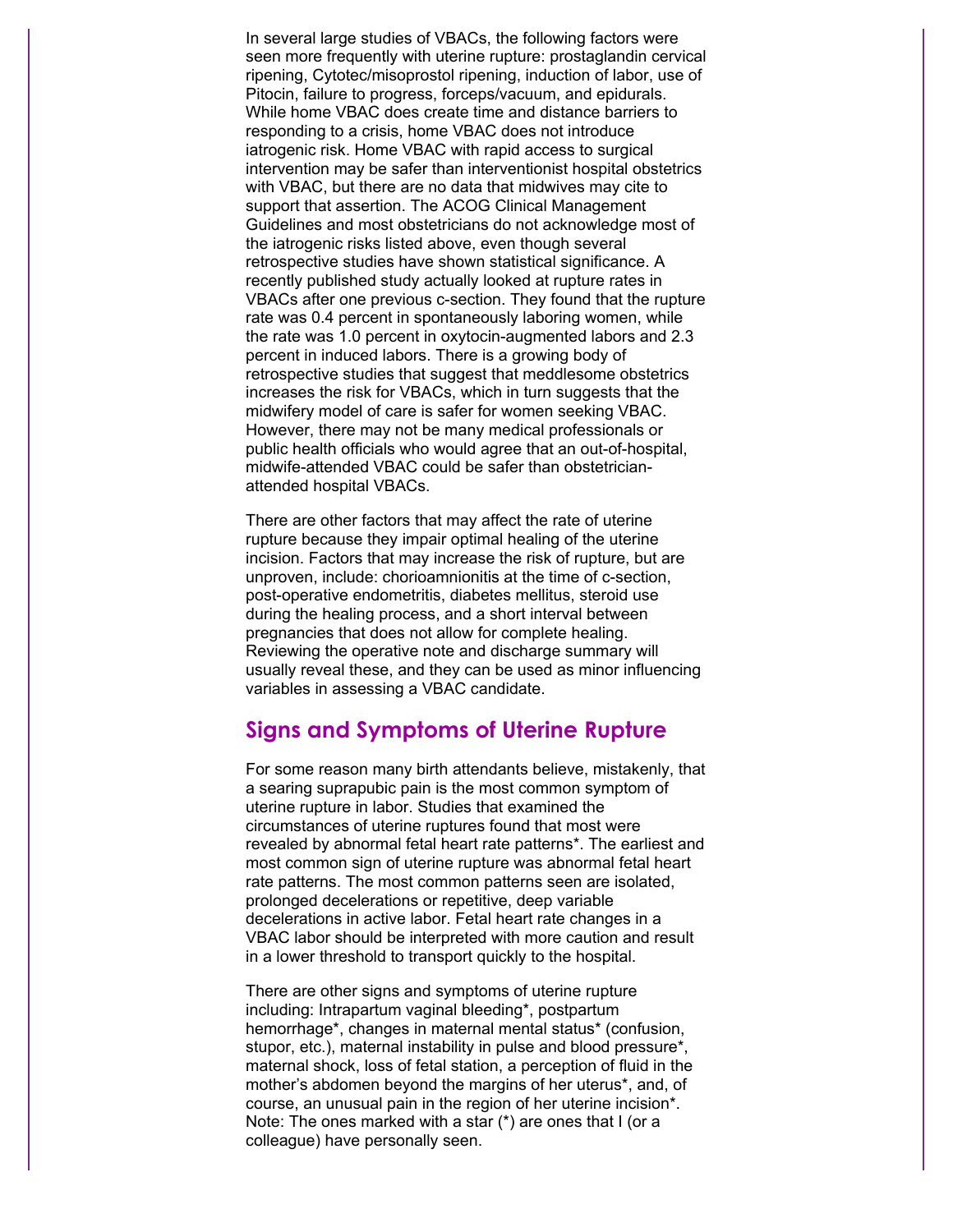# **Recommendations to Midwives Doing Home VBACs**

- 1. Learn about the physical and psychological differences in a woman with a previous cesarean.
- 2. Define the comfort zone of the practitioner to attend VBACs.
- 3. Develop a VBAC practice protocol that reflects the midwife's knowledge/comfort and access to emergency/surgical services in labor.
- 4. Engage in detailed informed consent with the client.
- 5. Perform an ultrasound early in the third trimester to rule out a placenta that is overlying the previous scar.
- 6. Know 1) the transport time to the nearest hospital with emergency c-section capabilities, and 2) the time for that hospital to initiate emergency surgery (range from less than 10 minutes to 60 minutes depending on the size and resources of the particular institution and its responsiveness to the midwife's call ahead). A regional trauma center often will have the most rapid response after hitting the ER door.
- 7. Decide in advance if your VBAC protocol is negotiable or not.

# **Home VBAC Protocol**

In talking to midwives, it is clear that VBAC protocols vary among midwives. An important factor is the responsiveness of the EMS system, as well as the responsiveness of back-up doctor and hospital to a midwife's emergency call. Some midwives have back-up who will activate resources to respond to an emergency based on the midwife's assessment alone; others will do nothing until they have made their own assessment which can mean valuable time lost in responding to a crisis. The rural midwife dealing with a small hospital may have a different protocol than an urban midwife with IV equipment who is minutes from a trauma center. A homebirth midwife's VBAC protocol might include: a third trimester ultrasound for placental location, an informed consent document for VBAC clients, distance to hospital constraints, limit on the number of previous c-sections, operative note confirmation of type of scar, a double-layer closure, a responsive back-up doctor/hospital, no stimulation of labor with herbs or other methods (especially Cytotec!!), at least two midwives at the birth, an IV or Heplock, more frequent FHT assessment, strict progress in labor guidelines, no manual extraction of adherent placenta rule, providing EMS with a map to the house, alerting the back-up doctor to an upcoming VBAC (then giving him/her the "all clear" when she is safely delivered), etc, etc.

#### **Conclusion**

Women pregnant after a previous cesarean section have special needs and concerns that are social, psychological and clinical. The skillful midwife uses all of her talents—intellect, interpersonal communication, intuition and judgment—to nurture, protect and empower the pregnant women in her care. The technical information about cesarean sections and VBACs in this article can be used as one element to educate parents, to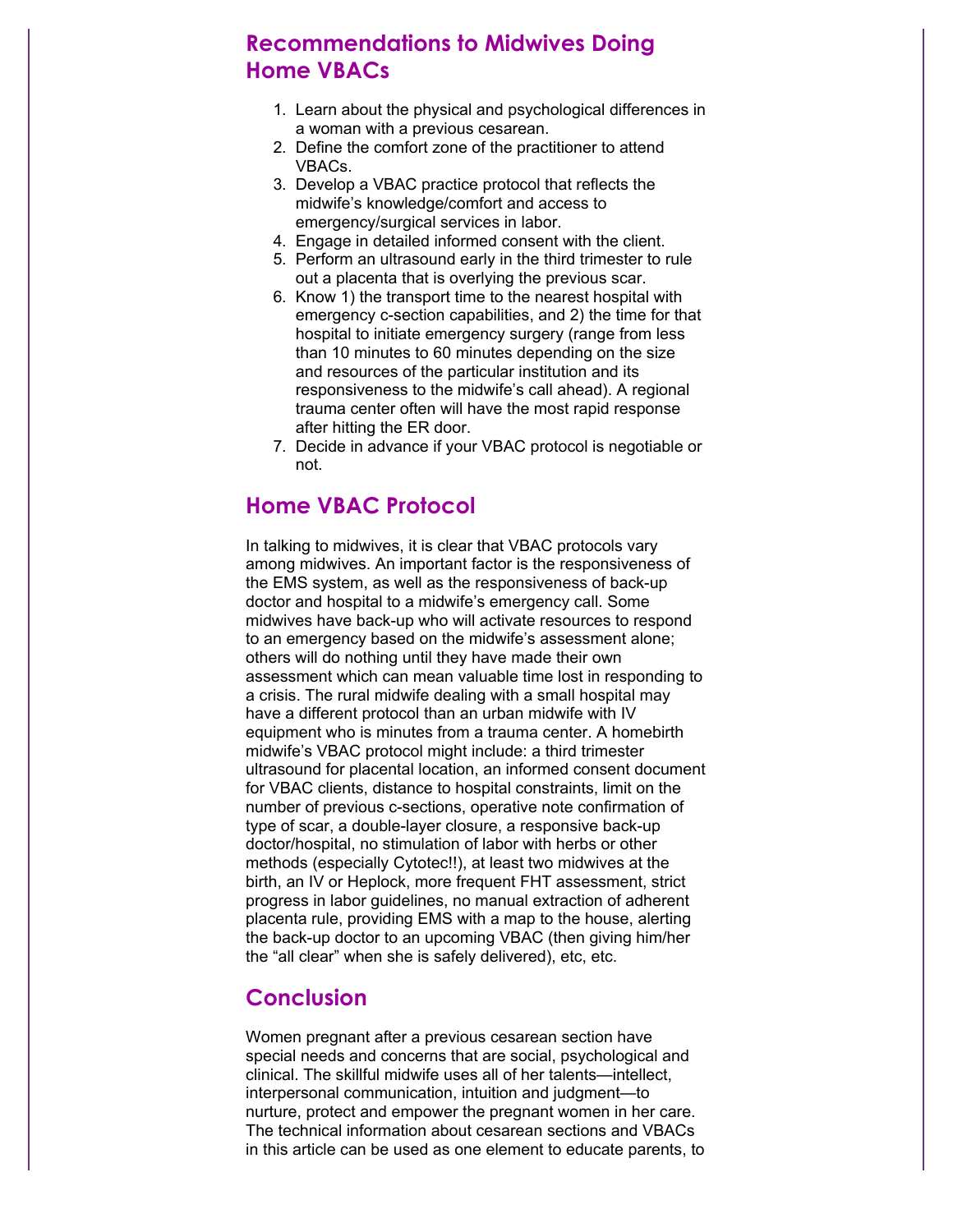develop practice protocols and to heighten awareness in the practice of midwifery.

Author's Note: This article is dedicated to the dozens of women who have shared their triumphant, life-changing VBACs with me, and to the memory of Helen Giordano. May their joys, sorrows, triumphs, and tragedies continue to illuminate the wisdom of my practice.

Heidi Rinehart, MD is the mother of two children, Julianna (8) and Peter (5), both born into the hands of direct-entry midwives. She and her husband, Rudy Fedrizzi, are board certified OB/GYNs in practice with the CPMs at the Women's Health and Birth Center in Taos, New Mexico. Heidi enjoys serving on the Licensed Midwives Advisory Board for the State of New Mexico, but finds her joy in figure skating and hiking.

#### **References**

ACOG Practice Bulletin — Number 5, July 1999. American College of Obstetricians and Gynecologists, Washington DC.

Bivins H.A. & Gallup D.G. (2000, April). C/S closure techniques: which work best? *OBG Management* 98-108.

Caughey A.B., Shipp T.D., Repke J.T., Zelop C.M., Cohen A., Lieberman E. (1999). Rate of uterine rupture during a trial of labor in women with one of two previous cesarean deliveries. Am J Obstet Gynecol 181 (4): 872-876.

Cohen N. W. & Estner L. J. (1983). *Silent Knife*. Bergin & Garvey Publishers.

Cohen N. W. (1987). Open Season: A Survival Guide for Natural Childbirth and VBAC in the 90s. Bergin & Garvey Publishers.

Flamm B.L. (1997). Once a cesarean, always a controversy. *Obstet Gynecol* 90(2): 312-315.

Flamm B. (1990). *Birth after Cesarean: The Medical Facts*. Fireside Publishers.

Gregory K.D., Korst L.M., Cane P., Platt L.D., Kahn K. (1999). Vaginal birth after cesarean and uterine rupture rates in California. *Obstet Gynecol* 94(6): 985-990.

Hill D.A., Chez R.A., Quinlan J., Fuentes A., LaCombe J. (2000). Uterine rupture and dehiscence associated with intravaginal misoprostol cervical ripening. *J Reprod Med* 45(10): 823-826.

Leung A.S., Leung E.K., Paul R.H. (1993). Uterine rupture after previous cesarean delivery: maternal and fetal consequences. *Am J Obstet Gynecol* 169(4): 945-950.

Miller D.A., Diaz F.G., Paul R.H. (1994). Vaginal birth after cesarean: a 10 year experience. *Obstet Gynecol* 84(2): 255- 258.

Miller D.A., Goodwin T.M., Gherman R.B., Paul R.H. (1997). Intrapartum rupture of the unscarred uterus. *Obstet Gynecol*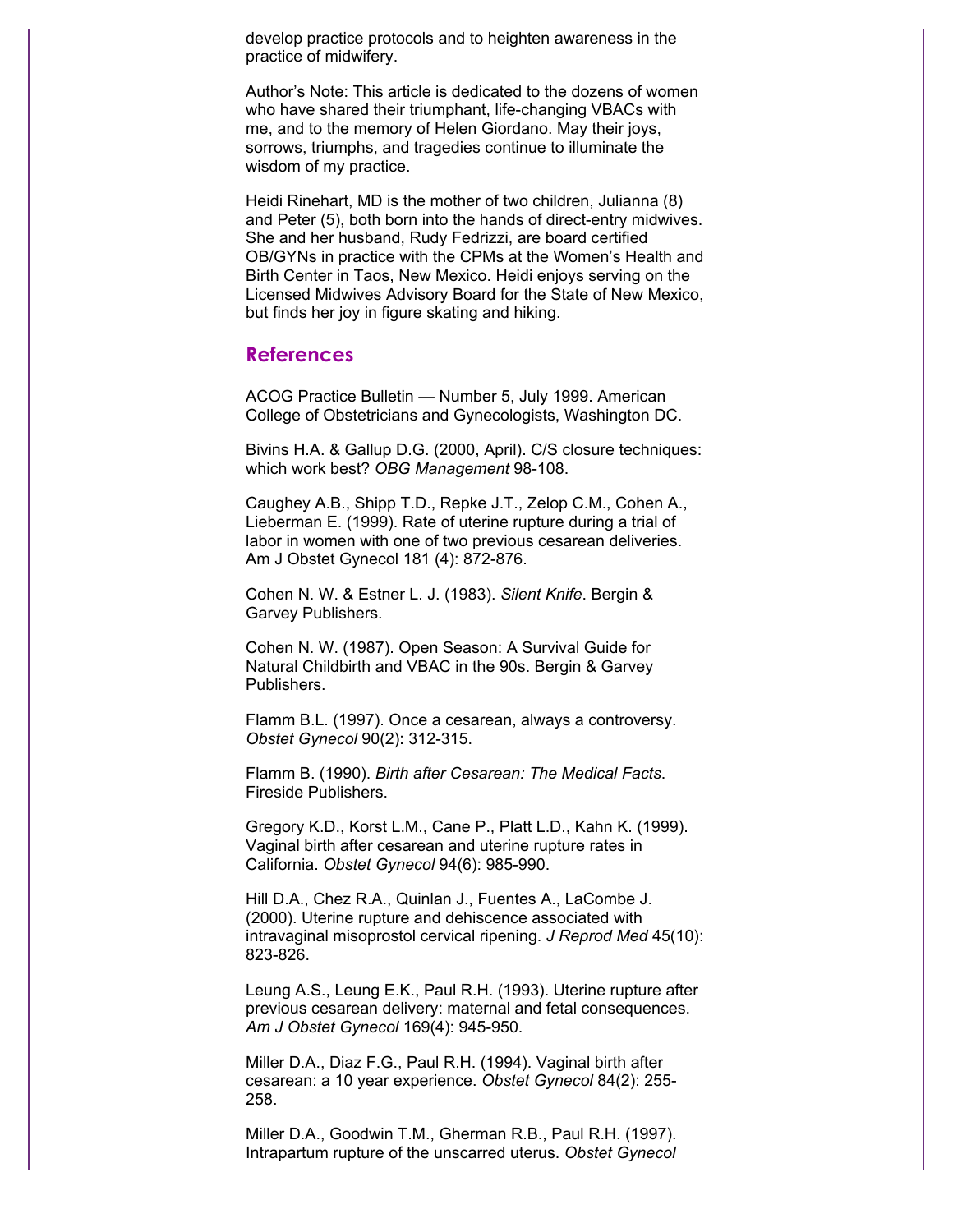89(5 Pt 1): 671-673.

Rageth J.C., Juzi C., Grossenbacher H. (1999). Delivery after previous cesarean: a risk evaluation. *Obstet Gynecol* 93(3): 332-337.

Richards, L. B. (1987). *Very Beautiful and Courageous—The Vaginal Birth after Cesarean Experience: Birth Stories by Parents and Professionals*. Bergin & Garvey Publishers.

Shipp T.D., Zelop C.M., Repke J.T., Cohen A., Caughey A.B., Lieberman E. (2000). Labor after previous cesarean: influence of prior indication and parity. *Obstet Gynecol* 95(6): 913-916.

Waiver of transfer of care to a physician for vaginal birth after cesarean section. (1995). Texas Department of Health Midwifery Board.

Zelop C.M., Shipp T.D., Repke J.T., Cohen A., Caughry A.B., Lieberman E. (1999). Uterine rupture during induced or augmented labor in gravid women with one prior cesarean delivery. *Am J Obstet Gynecol* 181(4): 1-7.

### **A Sample Informed Consent**

A woman with a previous cesarean section is in a special situation with her subsequent pregnancies. Having had an operation on your uterus to deliver a baby changes the uterus (discussed below), just as it probably changed your feelings about yourself and about childbirth. Women who have had a cesarean are often grateful for their healthy baby but disappointed or depressed at missing out on this powerful feminine experience. I encourage you to read about other women's experiences with vaginal birth after cesarean (VBAC) and will recommend several books. A VBAC can be a joyful, triumphant, gentle, family-centered, fulfilling experience that can change a woman's life.

There are some unique complications that occur more commonly after a uterine surgery such as a c-section. One is the risk of a repeat cesarean section. Another is an abnormal placental implantation or location in the uterus. Another is separation of the old uterine incision. No one can insure a healthy outcome for mother and baby, but there are some things that will lessen risks for a hospital or out-of-hospital VBAC. First, it is important that there has been only one previous c-section. Second, we will confirm that the uterine incision was low-transverse because that type of incision heals with the strongest scar. Third, we need to make sure in the third trimester that the placenta is not covering the cervix or the uterine incision.

I will provide you with as much counseling, guidance, and detailed information as you need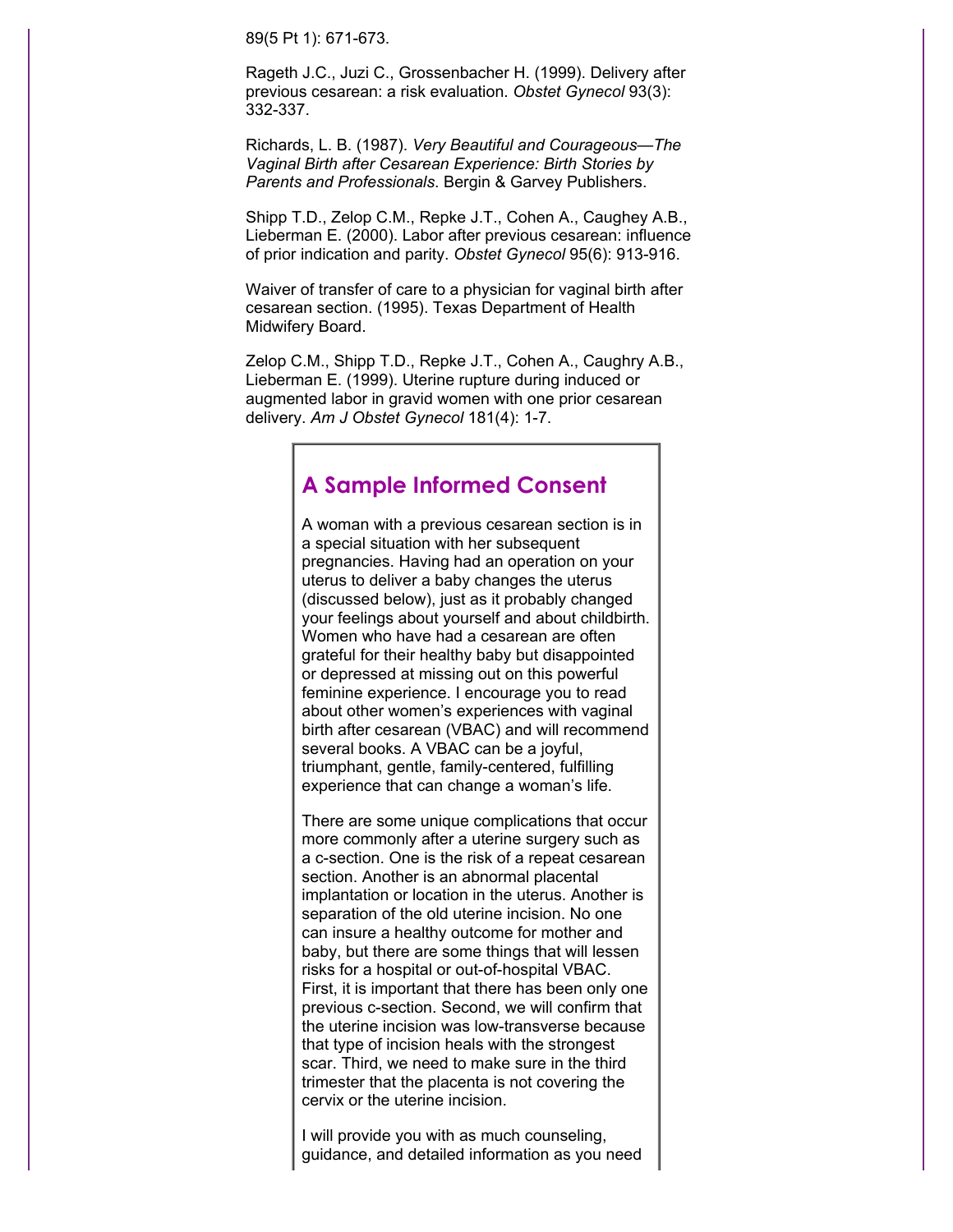to enable you to make a thoughtful and informed decision about your upcoming birth. You will be asked to consider your hopes and fears and to decide whether a homebirth VBAC with a midwife is the best decision for you. Other options include a hospital birth with a doctor or nurse-midwife or a repeat cesarean section with an obstetrician.

Some of the special risks in a VBAC include: the risks of a repeat cesarean section in labor, an abnormal placenta that can be life-threatening to the mother, and uterine rupture that can result in permanent neurologic damage or death of the baby or, less commonly, hysterectomy or death of the mother. These risks are about the same or less than the risks of placental abruption, fetal distress, or cord prolapse, which can have tragic outcomes and whose possibility does not prevent some people from having homebirths. In other words women having homebirths (or hospital births) accept that there are some uncommon/rare conditions that might threaten the life or health of themselves or their babies. If you choose a homebirth, I will do everything I can to provide skillful midwifery care, and to transport to the hospital if a riskier situation develops, but in no way can I predict the outcome or make guarantees.

In my practice I have written protocols that insure that I provide consistent care in a given situation. The VBAC protocol includes: that you have had only one previous cesarean, that we review the operative note from your surgery to confirm a low-transverse scar, that you have an ultrasound between 28-33 weeks to learn the location of the placenta within the uterus, and that the travel time to the hospital be less than 10 minutes. There are a few other items that are part of my VBAC protocol that are just slightly different from what I do at every birth. I will go over these with you if you like.

There are some things that we do know about VBACs (and birth in general). A spontaneous labor with midwifery care is usually safer than a stimulated labor with typical obstetrical management. An unmedicated labor is safer than an epidural anesthetic. A successful VBAC is safer than a scheduled repeat c-section, which is safer than a repeat c-section after hours of labor. Women who have the vaginal birth that they dream of are often fulfilled and empowered in ways that are hard to imagine.

At the end of this process, no one can guarantee that you and your baby will be healthy. Not at home, not in the hospital. Not with a midwife, not with a doctor. Not with a VBAC, not with a repeat cesarean. As they say